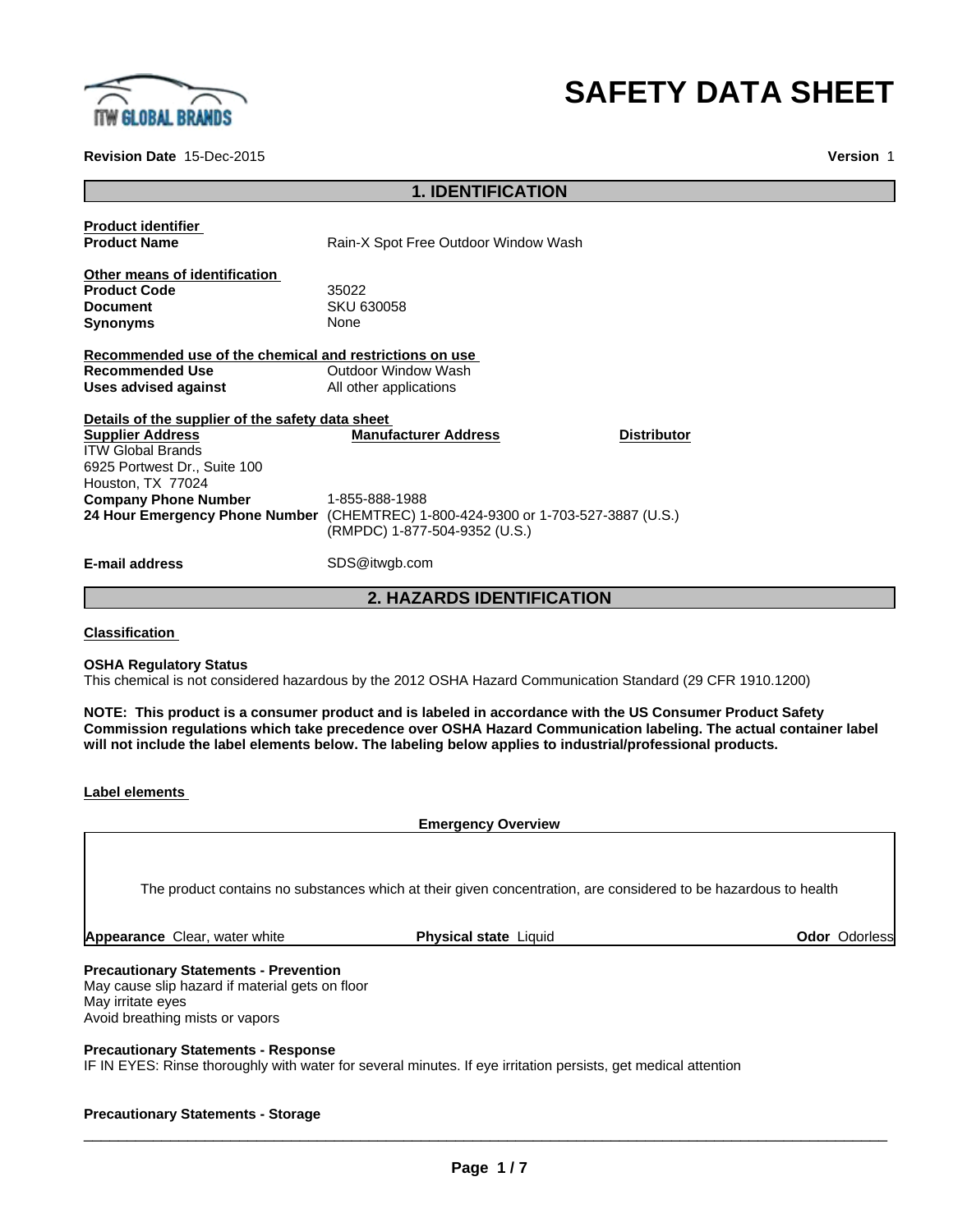Store in a well-ventilated place. Keep container tightly closed Keep out of reach of children

#### **Precautionary Statements - Disposal**

All disposal practices must be in accordance with local and national regulations.

#### **Hazards not otherwise classified (HNOC)**

Not applicable

#### **Other Information**

- Not applicable

Unknown acute toxicity 9% of the mixture consists of ingredient(s) of unknown toxicity

 $\overline{\phantom{a}}$  ,  $\overline{\phantom{a}}$  ,  $\overline{\phantom{a}}$  ,  $\overline{\phantom{a}}$  ,  $\overline{\phantom{a}}$  ,  $\overline{\phantom{a}}$  ,  $\overline{\phantom{a}}$  ,  $\overline{\phantom{a}}$  ,  $\overline{\phantom{a}}$  ,  $\overline{\phantom{a}}$  ,  $\overline{\phantom{a}}$  ,  $\overline{\phantom{a}}$  ,  $\overline{\phantom{a}}$  ,  $\overline{\phantom{a}}$  ,  $\overline{\phantom{a}}$  ,  $\overline{\phantom{a}}$ 

## **3. COMPOSITION/INFORMATION ON INGREDIENTS**

#### **substance(s)**

| Chemical Name                      | CAS No     | Weight-%  | <b>Trade Secret</b> |
|------------------------------------|------------|-----------|---------------------|
| <b>WATER</b>                       | 7732-18-5  | 100<br>60 |                     |
| <b>COCAMIDOPROPYL</b><br>. BETAINE | 70851-07-9 |           |                     |

\*The exact percentage (concentration) of composition has been withheld as a trade secret.

## **4. FIRST AID MEASURES**

#### **Description of first aid measures**

| <b>General advice</b>                                                      | Get medical advice/attention if you feel unwell.                                                                                                                                                 |  |
|----------------------------------------------------------------------------|--------------------------------------------------------------------------------------------------------------------------------------------------------------------------------------------------|--|
| Eye contact                                                                | IF IN EYES: Rinse cautiously with water for several minutes. Remove contact lenses, if<br>present and easy to do. Continue rinsing. If eye irritation persists: Get medical<br>advice/attention. |  |
| <b>Skin contact</b>                                                        | IF ON SKIN:. Wash skin with soap and water. If skin irritation persists, call a physician.<br>Wash contaminated clothing before reuse.                                                           |  |
| <b>Inhalation</b>                                                          | IF INHALED: Remove victim to fresh air and keep at rest in a position comfortable for<br>breathing. If symptoms persist, call a physician.                                                       |  |
| Ingestion                                                                  | IF SWALLOWED:. Do NOT induce vomiting. Never give anything by mouth to an<br>unconscious person. Call a physician.                                                                               |  |
| Self-protection of the first aider                                         | Use personal protective equipment as required. Avoid contact with skin, eyes or clothing.                                                                                                        |  |
| Most important symptoms and effects, both acute and delayed                |                                                                                                                                                                                                  |  |
| <b>Symptoms</b>                                                            | See section 2 for more information.                                                                                                                                                              |  |
| Indication of any immediate medical attention and special treatment needed |                                                                                                                                                                                                  |  |
| Note to physicians                                                         | Treat symptomatically.                                                                                                                                                                           |  |

## **5. FIRE-FIGHTING MEASURES**

#### **Suitable extinguishing media** Carbon dioxide (CO2), Dry chemical, Foam

**Unsuitable extinguishing media** None.

### **Specific hazards arising from the chemical**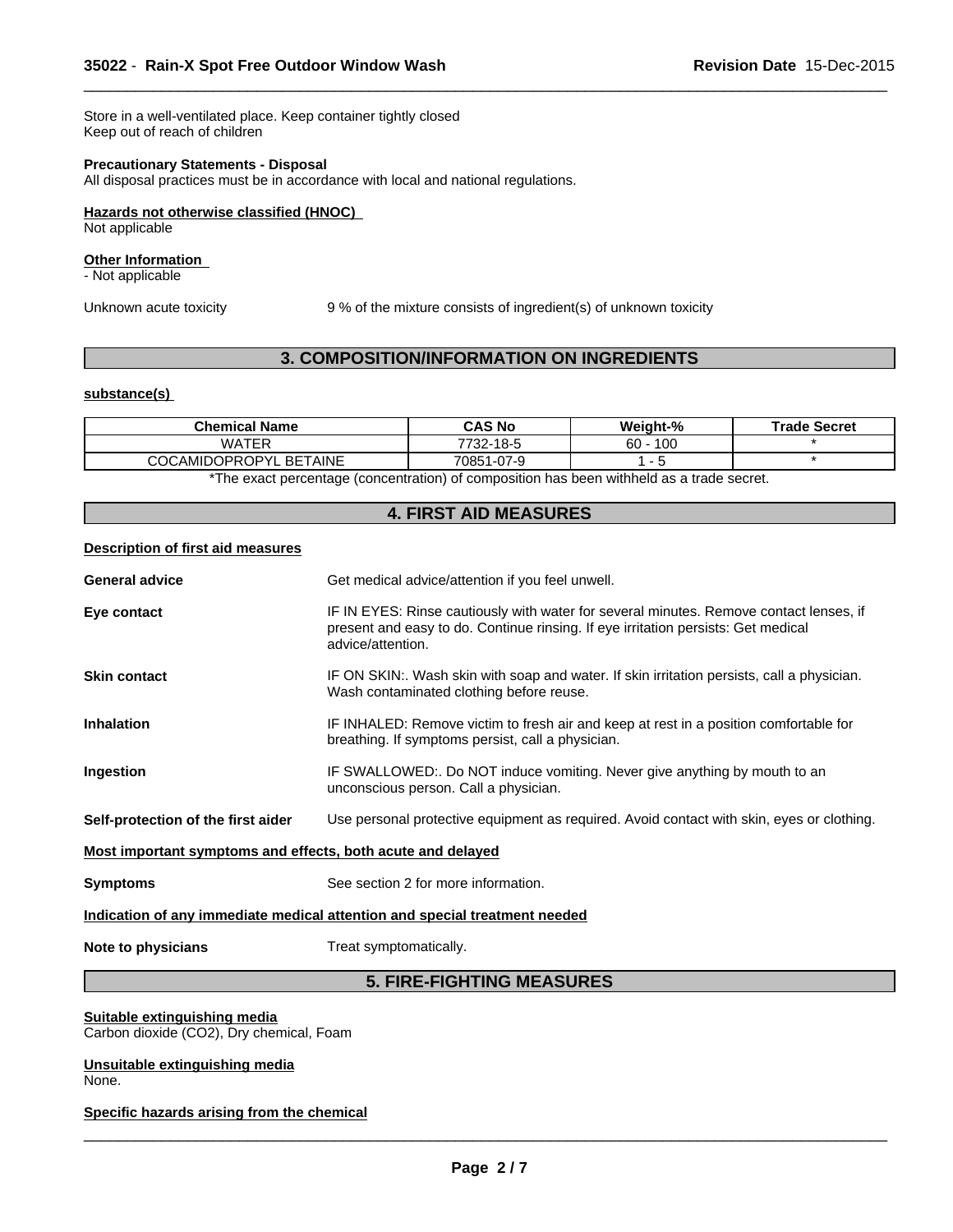None in particular.

## **Explosion data**

**Sensitivity to Mechanical Impact** None. **Sensitivity to Static Discharge** None.

#### **Protective equipment and precautions for firefighters**

As in any fire, wear self-contained breathing apparatus pressure-demand, MSHA/NIOSH (approved or equivalent) and full protective gear.

## **6. ACCIDENTAL RELEASE MEASURES**

 $\overline{\phantom{a}}$  ,  $\overline{\phantom{a}}$  ,  $\overline{\phantom{a}}$  ,  $\overline{\phantom{a}}$  ,  $\overline{\phantom{a}}$  ,  $\overline{\phantom{a}}$  ,  $\overline{\phantom{a}}$  ,  $\overline{\phantom{a}}$  ,  $\overline{\phantom{a}}$  ,  $\overline{\phantom{a}}$  ,  $\overline{\phantom{a}}$  ,  $\overline{\phantom{a}}$  ,  $\overline{\phantom{a}}$  ,  $\overline{\phantom{a}}$  ,  $\overline{\phantom{a}}$  ,  $\overline{\phantom{a}}$ 

|                                                              | Personal precautions, protective equipment and emergency procedures                                                                                                                                                    |  |  |
|--------------------------------------------------------------|------------------------------------------------------------------------------------------------------------------------------------------------------------------------------------------------------------------------|--|--|
| <b>Personal precautions</b>                                  | Extremely slippery when spilled. Avoid contact with eyes. Avoid breathing vapors or mists.<br>Ensure adequate ventilation, especially in confined areas.                                                               |  |  |
| <b>Environmental precautions</b>                             |                                                                                                                                                                                                                        |  |  |
| <b>Environmental precautions</b>                             | Do not flush into surface water or sanitary sewer system. See Section 12 for additional<br>ecological Information.                                                                                                     |  |  |
| Methods and material for containment and cleaning up         |                                                                                                                                                                                                                        |  |  |
| <b>Methods for containment</b>                               | Prevent further leakage or spillage if safe to do so.                                                                                                                                                                  |  |  |
| Methods for cleaning up                                      | Ensure adequate ventilation. Soak up with inert absorbent material. Sweep up and shovel<br>into suitable containers for disposal.                                                                                      |  |  |
| Prevention of secondary hazards                              | Clean contaminated objects and areas thoroughly observing environmental regulations.                                                                                                                                   |  |  |
|                                                              | <b>7. HANDLING AND STORAGE</b>                                                                                                                                                                                         |  |  |
| <b>Precautions for safe handling</b>                         |                                                                                                                                                                                                                        |  |  |
| Advice on safe handling                                      | Handle in accordance with good industrial hygiene and safety practice. Avoid breathing<br>vapors or mists. Avoid contact with eyes. Use personal protective equipment as required.<br>Extremely slippery when spilled. |  |  |
| Conditions for safe storage, including any incompatibilities |                                                                                                                                                                                                                        |  |  |
| <b>Storage Conditions</b>                                    | Keep out of the reach of children. Do not reuse container. Keep from freezing. Keep tightly<br>closed in a dry and cool place.                                                                                         |  |  |
| Incompatible materials                                       | Strong oxidizing agents                                                                                                                                                                                                |  |  |
|                                                              | 8. EXPOSURE CONTROLS/PERSONAL PROTECTION                                                                                                                                                                               |  |  |
| <b>Control parameters</b>                                    |                                                                                                                                                                                                                        |  |  |

## **Engineering Controls** Showers Eyewash stations Ventilation systems

**Appropriate engineering controls**

**Individual protection measures, such as personal protective equipment**

| Eye/face protection      | Wear safety glasses with side shields (or goggles). |
|--------------------------|-----------------------------------------------------|
| Skin and body protection | Wear protective gloves and protective clothing.     |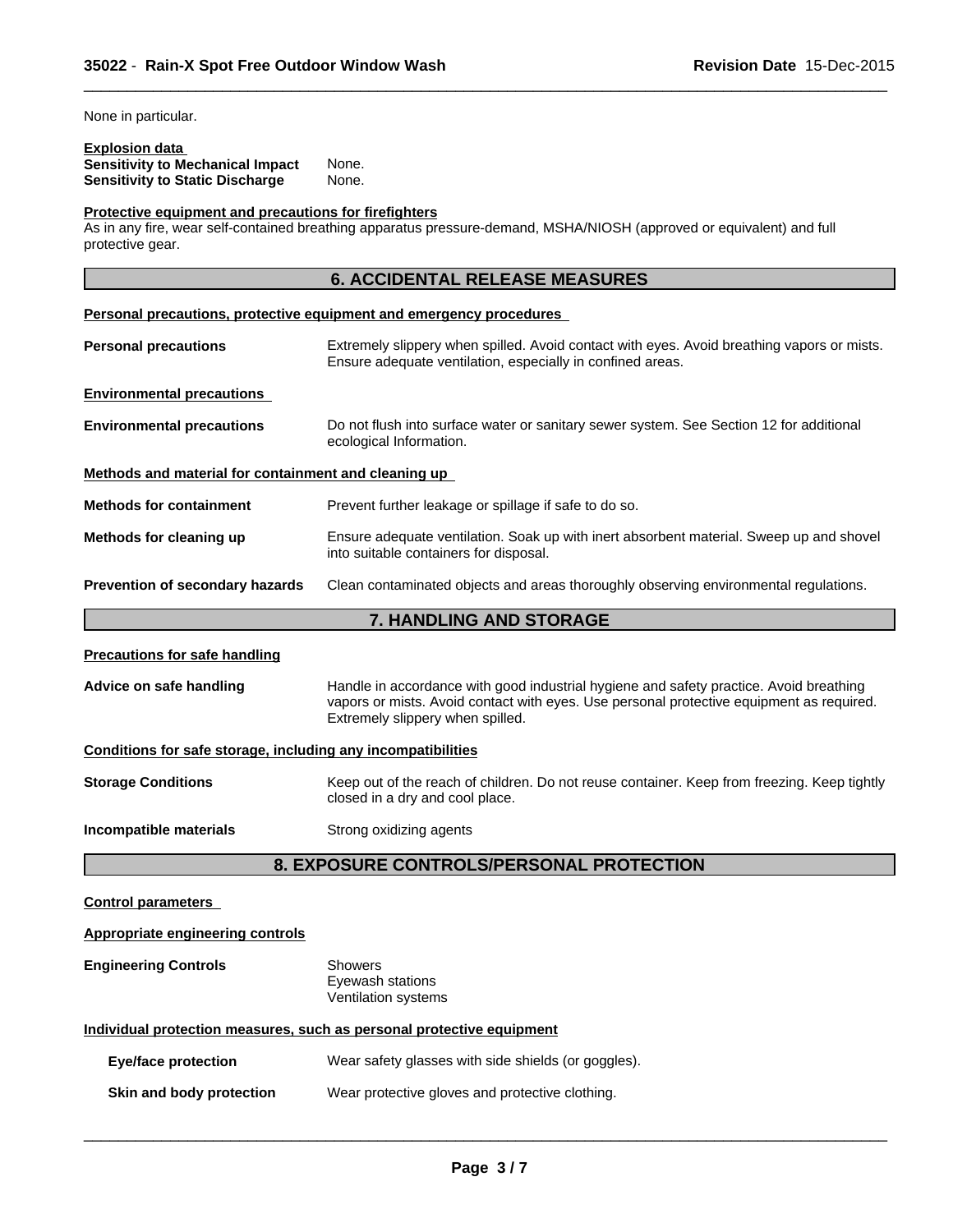**Respiratory protection** Use NIOSH-approved air-purifying respirator with organic vapor cartridge or canister, as appropriate.

 $\overline{\phantom{a}}$  ,  $\overline{\phantom{a}}$  ,  $\overline{\phantom{a}}$  ,  $\overline{\phantom{a}}$  ,  $\overline{\phantom{a}}$  ,  $\overline{\phantom{a}}$  ,  $\overline{\phantom{a}}$  ,  $\overline{\phantom{a}}$  ,  $\overline{\phantom{a}}$  ,  $\overline{\phantom{a}}$  ,  $\overline{\phantom{a}}$  ,  $\overline{\phantom{a}}$  ,  $\overline{\phantom{a}}$  ,  $\overline{\phantom{a}}$  ,  $\overline{\phantom{a}}$  ,  $\overline{\phantom{a}}$ 

**General Hygiene Considerations** Handle in accordance with good industrial hygiene and safety practice. Regular cleaning of equipment, work area and clothing is recommended.

#### **9. PHYSICAL AND CHEMICAL PROPERTIES**

#### **Information on basic physical and chemical properties**

| <b>Physical state</b> | Liauid                   |
|-----------------------|--------------------------|
| Appearance            | Clear, water white       |
| Odor                  | Odorless                 |
| Odor threshold        | No information available |

**Explosive properties**<br> **Oxidizing properties**<br>
No information available **pH** 4.0 **Melting point / freezing point** 32 °F<br> **Boiling point / boiling range** Mo information available 212 °F **Boiling point / boiling range No inform<br><b>Flash point**  $>200$  °F **Flash point<br>Evaporation rate Flammability** (solid, gas) **Flammability Limit in Air Upper flammability limit:** No information available **Lower flammability limit:** No information available **Vapor pressure No information available**<br> **Vapor density No information available Vapor density**<br> **Relative density**<br> **Relative density**<br> **No information available Water solubility** No information available **Solubility in other solvents** No information available **Partition coefficient** No information available **Autoignition temperature No information available**<br> **Decomposition temperature No information available Decomposition temperature Kinematic viscosity** No information available **Dynamic viscosity** No information available

#### **Other Information**

**Softening point** No information available **VOC Content (%)** <1 **Density** 8.37 @77°F<br> **Bulk density** 6.37 Mo information

## water white **Ormation** available

**Oxidizing properties** No information available No information available<br>No information available **Relative density** No information available

**Property Construction Construction Values Construction Construction Remarks • Method** 

**Molecular weight** No information available **No information available** 

#### **10. STABILITY AND REACTIVITY**

#### **Reactivity**

Stable under normal use

No data available

#### **Chemical stability**

Stable under recommended storage conditions

#### **Possibility of Hazardous Reactions**

None under normal processing.

#### **Conditions to avoid**

Keep from freezing.

**Incompatible materials** Strong oxidizing agents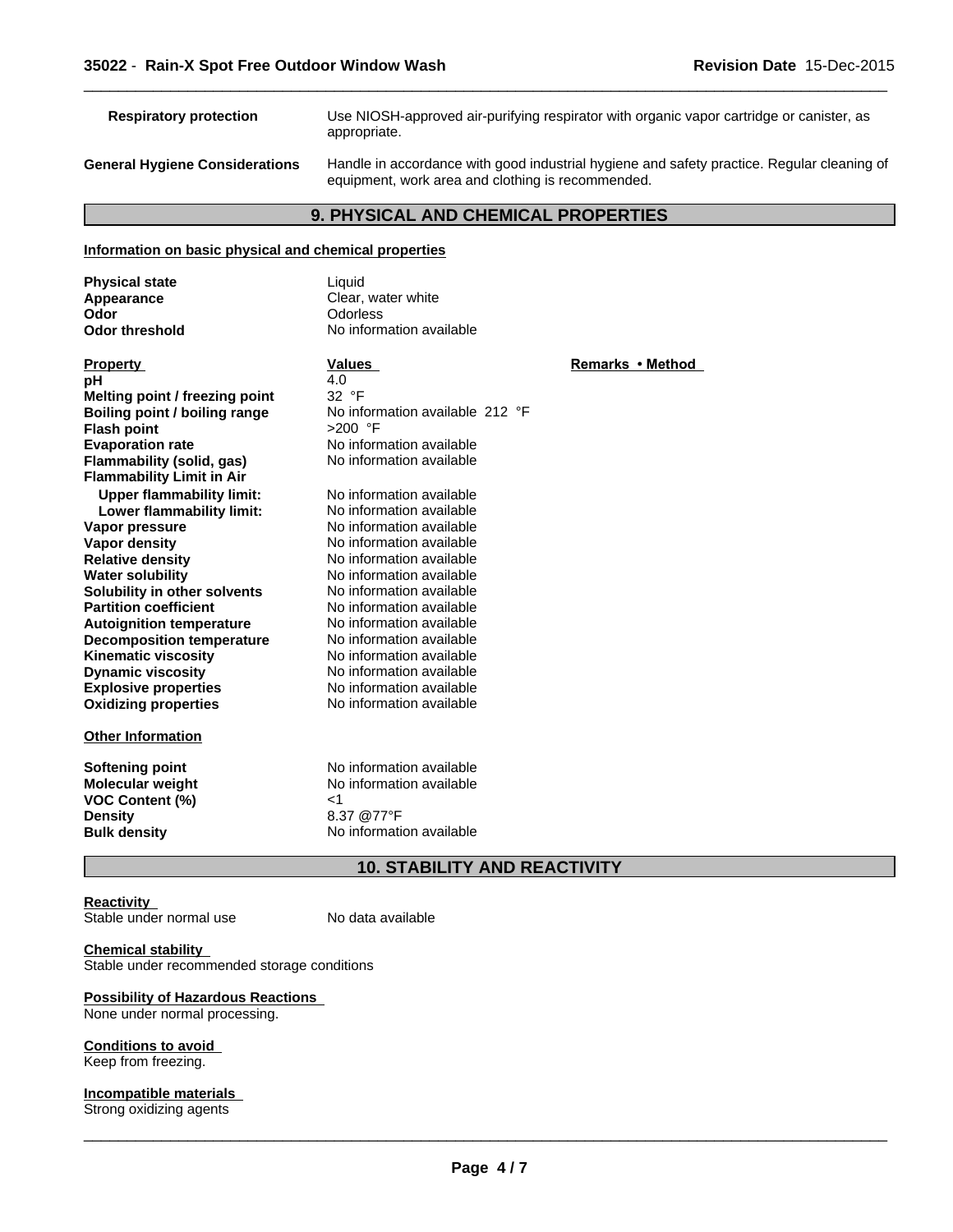#### **Hazardous Decomposition Products**

Carbon oxides

## **11. TOXICOLOGICAL INFORMATION**

 $\overline{\phantom{a}}$  ,  $\overline{\phantom{a}}$  ,  $\overline{\phantom{a}}$  ,  $\overline{\phantom{a}}$  ,  $\overline{\phantom{a}}$  ,  $\overline{\phantom{a}}$  ,  $\overline{\phantom{a}}$  ,  $\overline{\phantom{a}}$  ,  $\overline{\phantom{a}}$  ,  $\overline{\phantom{a}}$  ,  $\overline{\phantom{a}}$  ,  $\overline{\phantom{a}}$  ,  $\overline{\phantom{a}}$  ,  $\overline{\phantom{a}}$  ,  $\overline{\phantom{a}}$  ,  $\overline{\phantom{a}}$ 

#### **Information on likely routes of exposure**

| <b>Inhalation</b>   | May cause irritation of respiratory tract.                                         |
|---------------------|------------------------------------------------------------------------------------|
| Eye contact         | Contact with eyes may cause irritation. May cause redness and tearing of the eyes. |
| <b>Skin contact</b> | May cause skin irritation and/or dermatitis.                                       |
| Ingestion           | Ingestion may cause irritation to mucous membranes.                                |

| lChemical Name | <b>Dral LD50</b>  | Dermal LD50 | <b>Inhalation LC50</b> |
|----------------|-------------------|-------------|------------------------|
| WATER          | ′ Rat<br>90 mL/kg |             |                        |
| 7732-18-5      |                   |             |                        |

#### **Information on toxicological effects**

**Symptoms** No information available.

#### **Delayed and immediate effects as well as chronic effects from short and long-term exposure**

| <b>Sensitization</b>   | No information available. |
|------------------------|---------------------------|
| Germ cell mutagenicity | No information available. |
| <b>Carcinogenicity</b> | No information available. |

## **12. ECOLOGICAL INFORMATION**

#### **Ecotoxicity**

9 % of the mixture consists of components(s) of unknown hazards to the aquatic environment

#### **Persistence and degradability**

No information available.

#### **Bioaccumulation**

No information available.

#### **Mobility**

Soluble in water.

## **Other adverse effects**

No information available

## **13. DISPOSAL CONSIDERATIONS**

| Waste treatment methods    |                                                                                                        |
|----------------------------|--------------------------------------------------------------------------------------------------------|
| <b>Disposal of wastes</b>  | Disposal should be in accordance with applicable regional, national and local laws and<br>regulations. |
| Contaminated packaging     | Do not reuse container.                                                                                |
| <b>US EPA Waste Number</b> | Not applicable                                                                                         |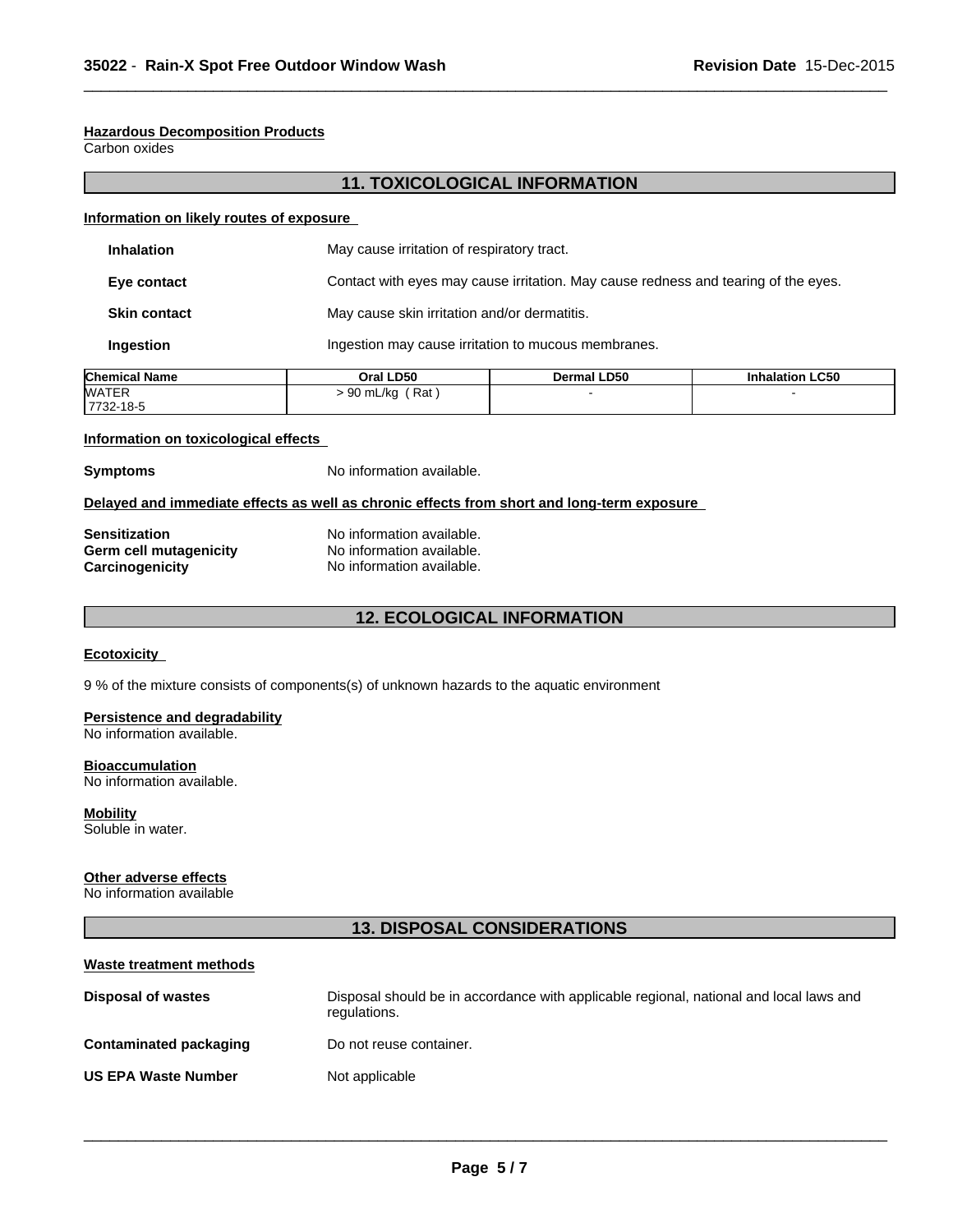## **14. TRANSPORT INFORMATION**

 $\overline{\phantom{a}}$  ,  $\overline{\phantom{a}}$  ,  $\overline{\phantom{a}}$  ,  $\overline{\phantom{a}}$  ,  $\overline{\phantom{a}}$  ,  $\overline{\phantom{a}}$  ,  $\overline{\phantom{a}}$  ,  $\overline{\phantom{a}}$  ,  $\overline{\phantom{a}}$  ,  $\overline{\phantom{a}}$  ,  $\overline{\phantom{a}}$  ,  $\overline{\phantom{a}}$  ,  $\overline{\phantom{a}}$  ,  $\overline{\phantom{a}}$  ,  $\overline{\phantom{a}}$  ,  $\overline{\phantom{a}}$ 

| DOT<br>Proper shipping name:         | Not regulated |
|--------------------------------------|---------------|
| IATA<br>Proper shipping name:        | Not regulated |
| <b>IMDG</b><br>Proper shipping name: | Not regulated |

## **15. REGULATORY INFORMATION**

| <b>International Inventories</b> |                |
|----------------------------------|----------------|
| TSCA                             | Complies       |
| <b>DSL/NDSL</b>                  | Complies       |
| <b>EINECS/ELINCS</b>             | Not determined |
| <b>ENCS</b>                      | Not determined |
| <b>IECSC</b>                     | Not determined |
| KECL                             | Not determined |
| <b>PICCS</b>                     | Not determined |
| AICS                             | Not determined |

**Legend:** 

**TSCA** - United States Toxic Substances Control Act Section 8(b) Inventory **DSL/NDSL** - Canadian Domestic Substances List/Non-Domestic Substances List **EINECS/ELINCS** - European Inventory of Existing Chemical Substances/European List of Notified Chemical Substances **ENCS** - Japan Existing and New Chemical Substances **IECSC** - China Inventory of Existing Chemical Substances

**KECL** - Korean Existing and Evaluated Chemical Substances

**PICCS** - Philippines Inventory of Chemicals and Chemical Substances

**AICS** - Australian Inventory of Chemical Substances

#### **US Federal Regulations**

#### **SARA 313**

Section 313 of Title III of the Superfund Amendments and Reauthorization Act of 1986 (SARA). This product does not contain any chemicals which are subject to the reporting requirements of the Act and Title 40 of the Code of Federal Regulations, Part 372

| SARA 311/312 Hazard Categories    |    |  |
|-----------------------------------|----|--|
| Acute health hazard               | N٥ |  |
| <b>Chronic Health Hazard</b>      | Nο |  |
| Fire hazard                       | Nο |  |
| Sudden release of pressure hazard | No |  |
| <b>Reactive Hazard</b>            | N٥ |  |

#### **CWA** (Clean Water Act)

This product does not contain any substances regulated as pollutants pursuant to the Clean Water Act (40 CFR 122.21 and 40 CFR 122.42)

#### **CERCLA**

This material, as supplied, does not contain any substances regulated as hazardous substances under the Comprehensive Environmental Response Compensation and Liability Act (CERCLA) (40 CFR 302) or the Superfund Amendments and Reauthorization Act (SARA) (40 CFR 355). There may be specific reporting requirements at the local, regional, or state level pertaining to releases of this material

#### **US State Regulations**

#### **California Proposition 65**